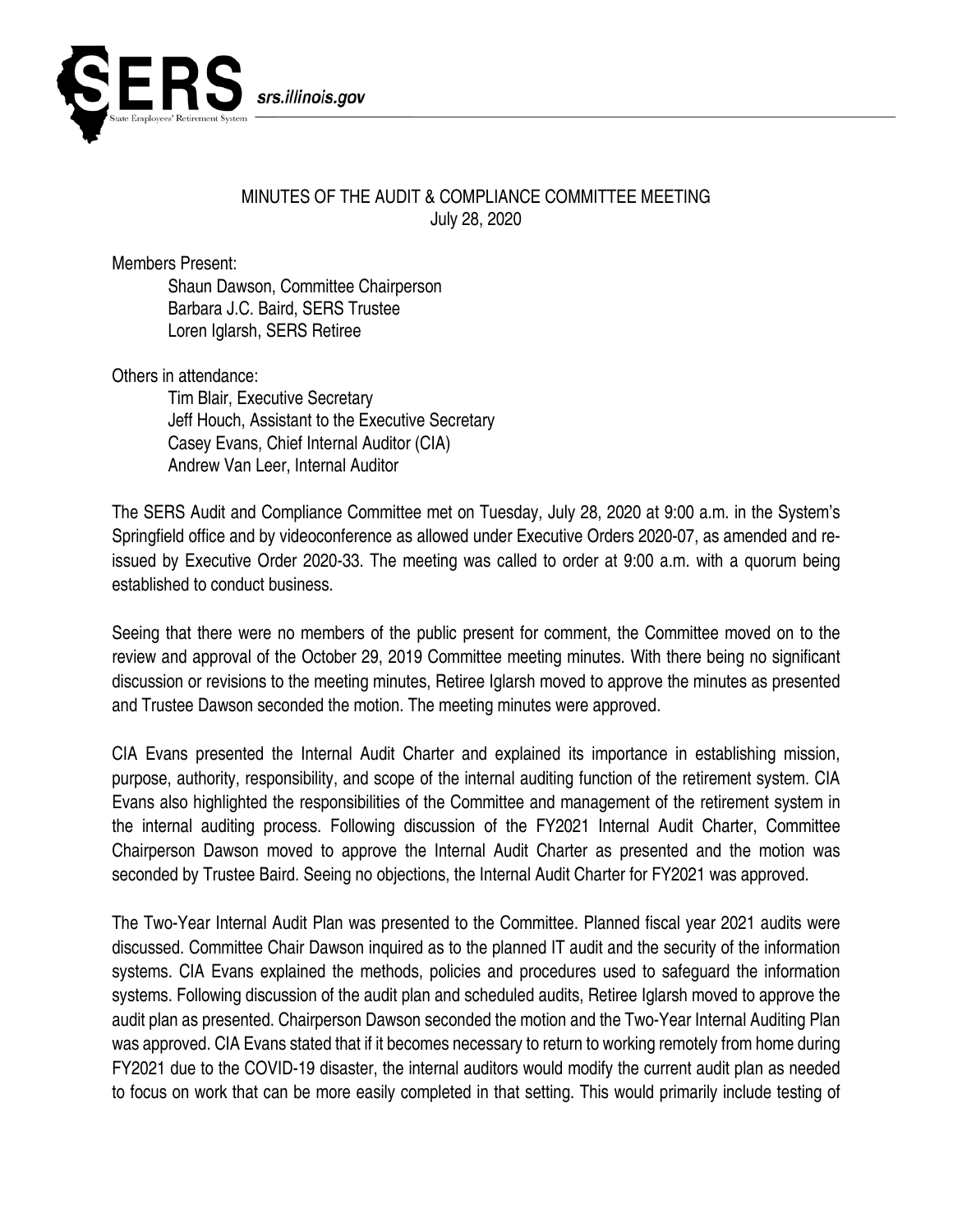

retirement system benefits which the auditors can work independently without interfering with essential claims, accounting, and IT operations.

The Committee began a discussion of the current risk assessment and identified risks. Following discussion of long-term risks, the Committee was provided a refresher on the Internal Auditing Standards, the Internal Audit Code of Ethics, and the State's Fiscal Control and Internal Auditing Act.

Following approval of the charter and audit plan, the Committee began discussing recently completed internal audit reports. CIA Evans explained that due to the State's COVID-19 Disaster Declaration, both he and Mr. Van Leer continued internal audit projects by working remotely from home from approximately March 16<sup>th</sup> to May 29<sup>th</sup>. During this time, the auditors had access to all work resources and several scheduled audit projects were completed during this time. It was recognized that some projects were not feasible to be conducted remotely and therefore they were deferred to fiscal year 2021. The Audit Committee was notified of the change in the Plan on April 20, 2020.

The group began discussion of the Frozen and Back Wage Pension Adjustment Audit covering fiscal year 2020. CIA Evans provided a brief background on the frozen and back wages and its impact on benefit recipient's final average compensation (FAC). Since additional pensionable wages were posted after members had retired, in many cases, these wages would have increased the member's FAC at retirement and as a result would have increased the member's initial gross monthly pension amount. When the FAC had changed as a result of these frozen or back wages, SERS would need to adjust the retiree's pension and provide a "catch-up" payment which represents the difference between what the retiree was paid and what he or she should have been paid had the wages been posted prior to retirement.

CIA Evans explained that these issues appear to have impacted approximately 7,000 members. In the audit, no findings were issued, however one small overpayment of \$861 was found by the auditors and forwarded on to the Pension Section for correction. Trustee Baird inquired as to the difficulty of performing the backwage calculations. Executive Secretary Blair stated that the back-wage adjustment work is a large undertaking by Pension staff and calculations do take a fair amount of time and effort to perform. Additional tools have also been developed to aid staff in performing these calculations.

Mr. Van Leer began discussing a recently completed Financial Reporting and GAAP Audit. He noted the procedures performed and explained that this was a routine audit covered by the Fiscal Control and Internal Auditing Act. No findings were issued in this audit and two recommendations were provided.

The Committee discussed in detail an executive summary report on the progress made of a survivor and death benefits audit that is in progress. Mr. Van Leer explained that while the audit was still in the process of being wrapped up, issues had been identified through analysis. The issues noted thus far have primarily